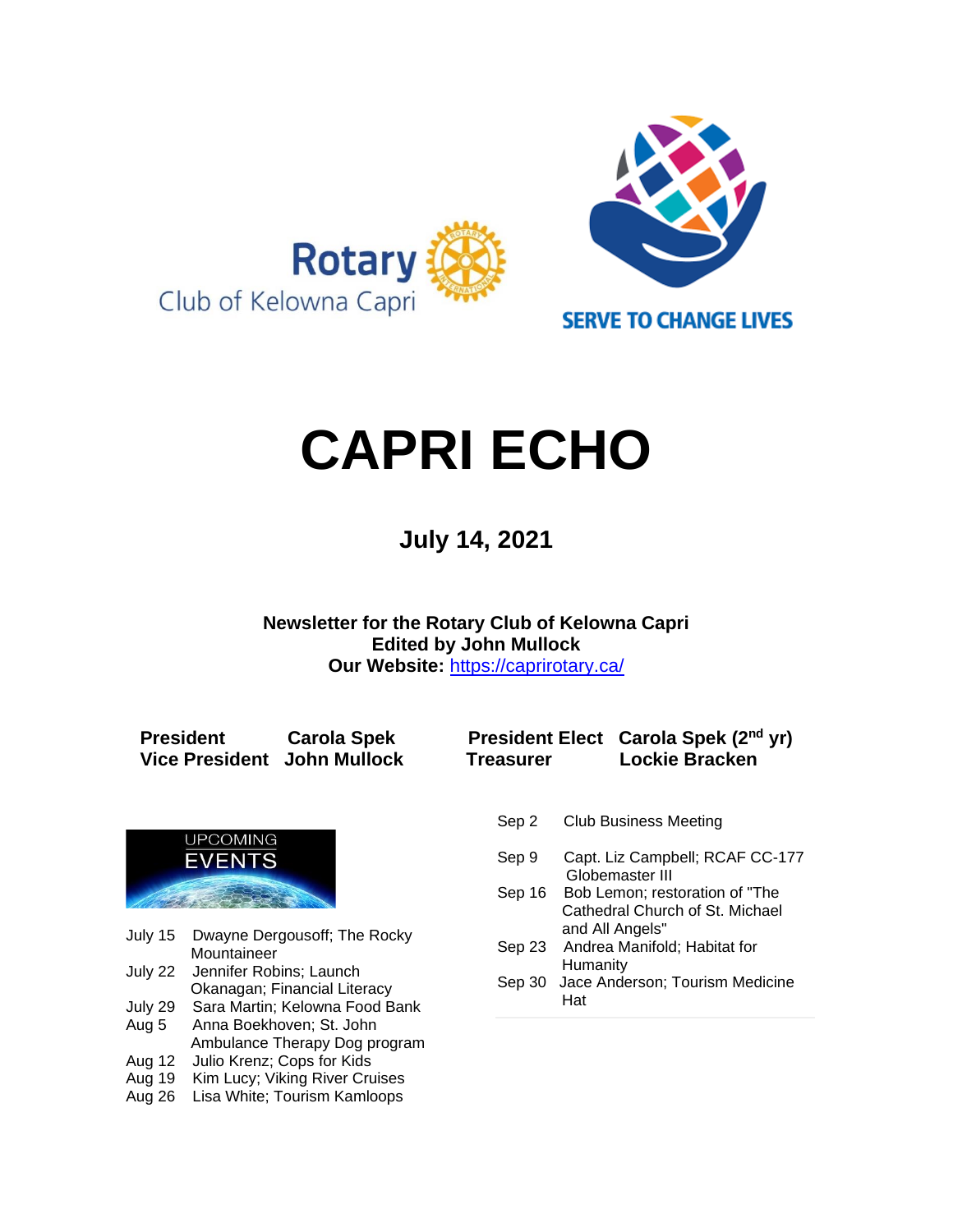# **LAST WEEK'S ZOOM MEETING**

[www.dropbox.com/t/hRUsSBqvhJIYRLbh](https://www.dropbox.com/t/hRUsSBqvhJIYRLbh)

We also had a visitor, Fred Peck who is a Rotarian from the Spokane Rotary Club and now lives up near Skidegate, on Haida Gwaii.

# **ROTARY AREAS OF FOCUS**





**Basic Education** and Literacy

**Child Health** prevention/resolution







**Disease** prevention and treatment

**Water and** Sanitation

**Economic and** Community Development

# **SIGNS SIGNS EVERYWHERE THERE'S SIGNS**







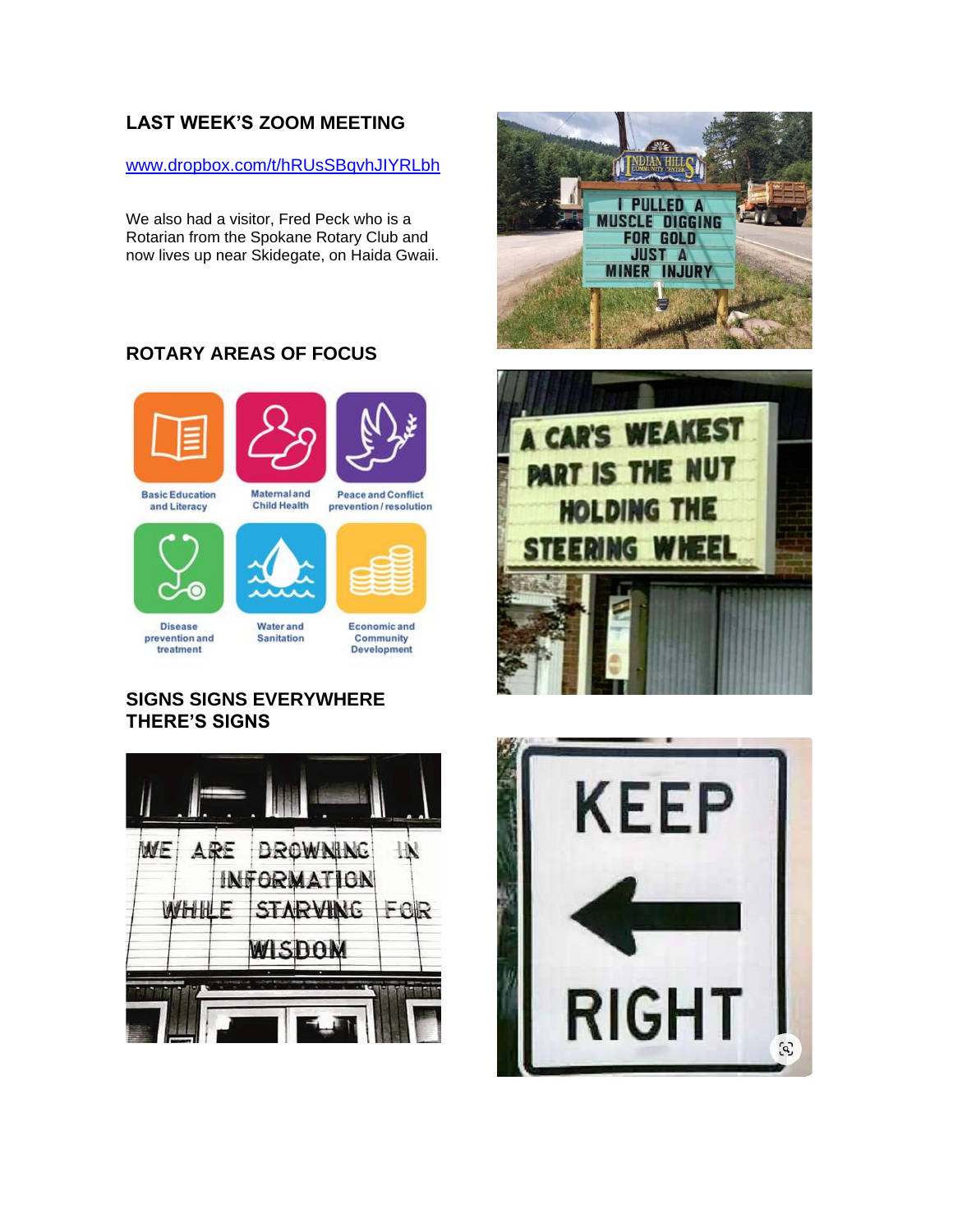

#### **Former Capri Rotarian, Don Walchuk**



On July 9, 2021, Donald Albert Walchuk of Kelowna, BC, died peacefully in his sleep.

Don began his career with Canadian Pittsburgh Glass in Edmonton but aspired of starting his own company. He saw an opportunity to start a glass and paint company and at the young age of 24, he moved to Fort St John and opened Apex Glass. His business there thrived, and it was in Fort St John where he made many lifelong with Dave Connolly who was in the same business in Dawson Creek. Ultimately, they moved to Kelowna in 1969 to form Kelowna Glass and Kelowna Auto Glass.

Over the years Dad was involved in many activities. He loved to golf – was on the executive of the Kelowna Golf & Country Club and was active with the Capri Rotary for many years.

A Celebration of Life for Mom and Dad will be held at a later date.

In lieu of flowers, Memorial Donations may be made in Don's name to Hospice House Kelowna, 2035 Ethel Street, Kelowna, BC V1Y 2Z6.

#### **Annual Dues are Due**

Annual Fees are now due. They are:

- \$200 membership fee plus \$5 Square fee if you pay this way.
- \$100 spousal fee including \$5 Square fee if you pay this way.

#### **Foundation Moment -**

#### **What is The Rotary Foundation?**

The Rotary Foundation is the charitable arm of Rotary International. It is a non-profit that is supported solely by voluntary contributions from Rotarians and friends of The Rotary Foundation who share its vision of a better world. Its sole mission is to support the efforts of Rotarians through Rotary's mission, and the achievement of world understanding and peace through local, national and international humanitarian and educational programs in your back yard and around the globe.

**Thank you for supporting The Rotary Foundation and its work.**

#### **Rotary District 5060 Website –**

Rotarians need to make a habit of visiting this site on a regular basis.

#### <https://portal.clubrunner.ca/50005>

**Lytton Relief Efforts –** It had been suggested by District that Rotary clubs in District 5060 could make a donation a newly established Relief Fund for Lytton. After some discussion the club members expressed a preference of making their own personal donations to the relief efforts.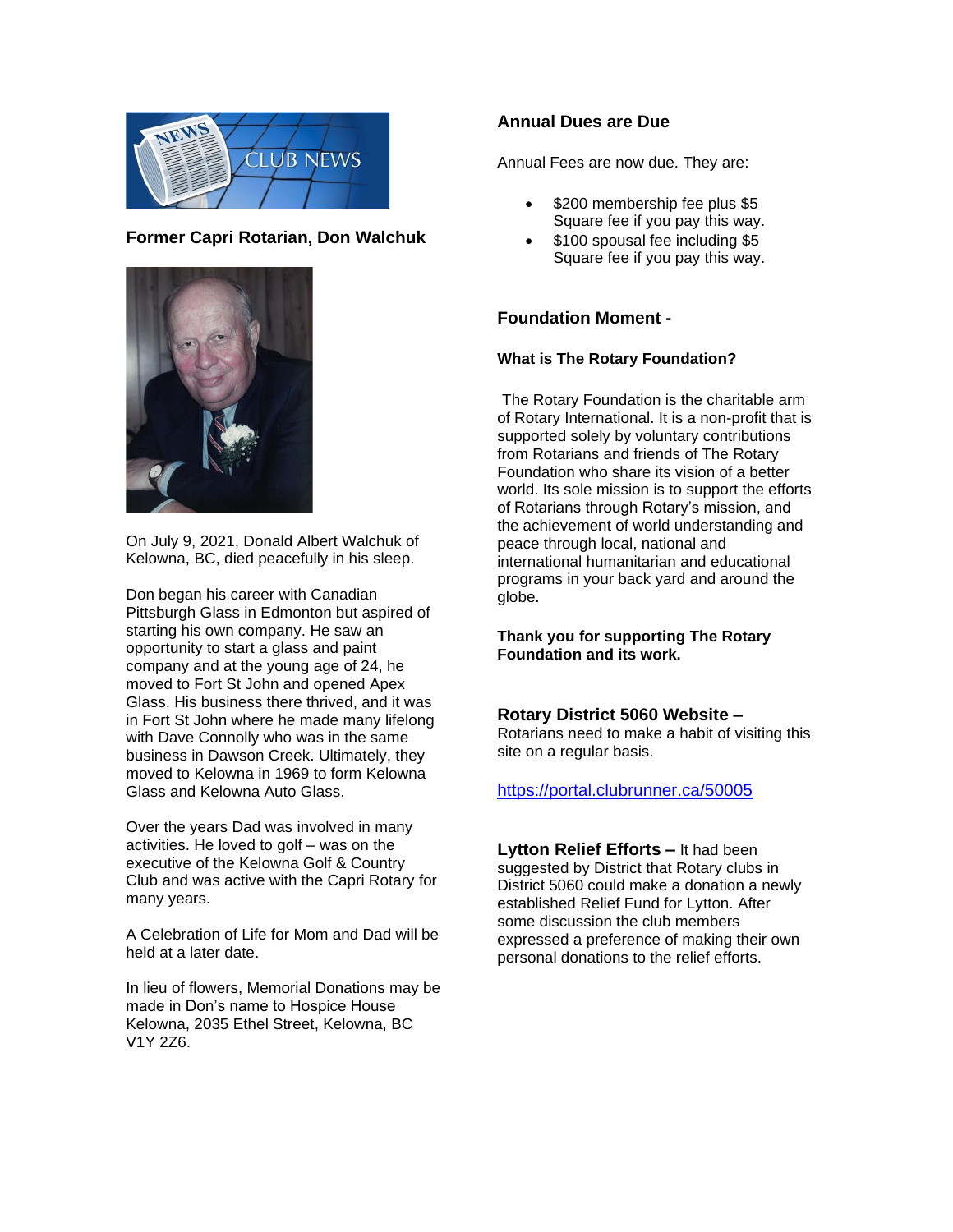**RC Capri Website –** President Carola disclosed that our website needs to be updated. Currently Peter is leading the effort, but he will need help in reviewing the changes and proofreading.

#### **Adolf Illichmann Commemorative**

**Bench –** talks have been underway with the City of Kelowna to place a bench in the northeast corner of Rotary Park along with a plaque. Plans are to try and get it installed in early September.

#### **Rotary District Videos**

#### [https://vimeo.com/rotary5060/video](https://vimeo.com/rotary5060/videos)[s](https://vimeo.com/rotary5060/videos)

There are new video Zoom recordings uploaded to the district Vimeo page frequently for your viewing pleasure.

# **THIS WEEK'S REGULAR MEETING**



Thursday, July 15, 2021 at 7 pm.

As in the previous year, there will be a social period from 6:45 to 7 pm.

## **HUMOUR**





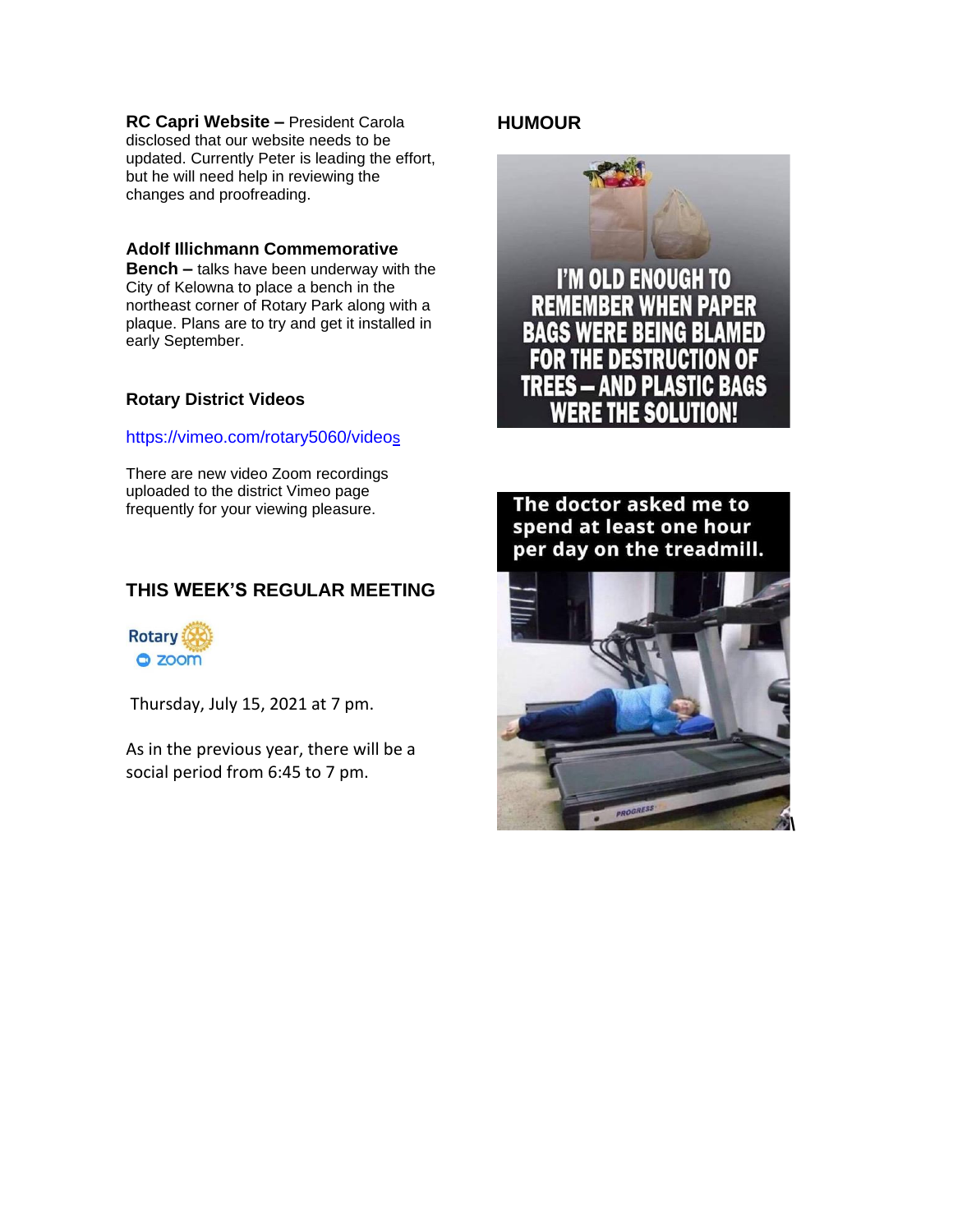



INTERNATIONAL

**THEREISNEWS** 

Ikea confesses that their meatballs are made out of people that didn't find the exit

#### **GUEST SPEAKER**

**The presentation is usually the first item on our Zoom recordings and so is easily viewed.** 



*Michael J. Ballingall*

Yes, my friends that is the Michael J. you hear broadcasting almost daily from Big White during ski season!

Micheal J. talked about his career and how it led to him being the voice of Big White Ski Resort. While the whole presentation was interesting, I was fascinated by his description of Big White's refocusing on being a 'family' ski hill after a shaky start trying to be like other ski hills that tried to attract international skiers, especially the Japanese. It was this family focus that kept the resort open to local ski pass holders even during the Covid lockdowns.



*Big White Ski Resort – village elevation is 1,755 m (5,757 feet) which is slightly higher than the Pennask Summit (1,728 m) on the Okanagan Connector.*